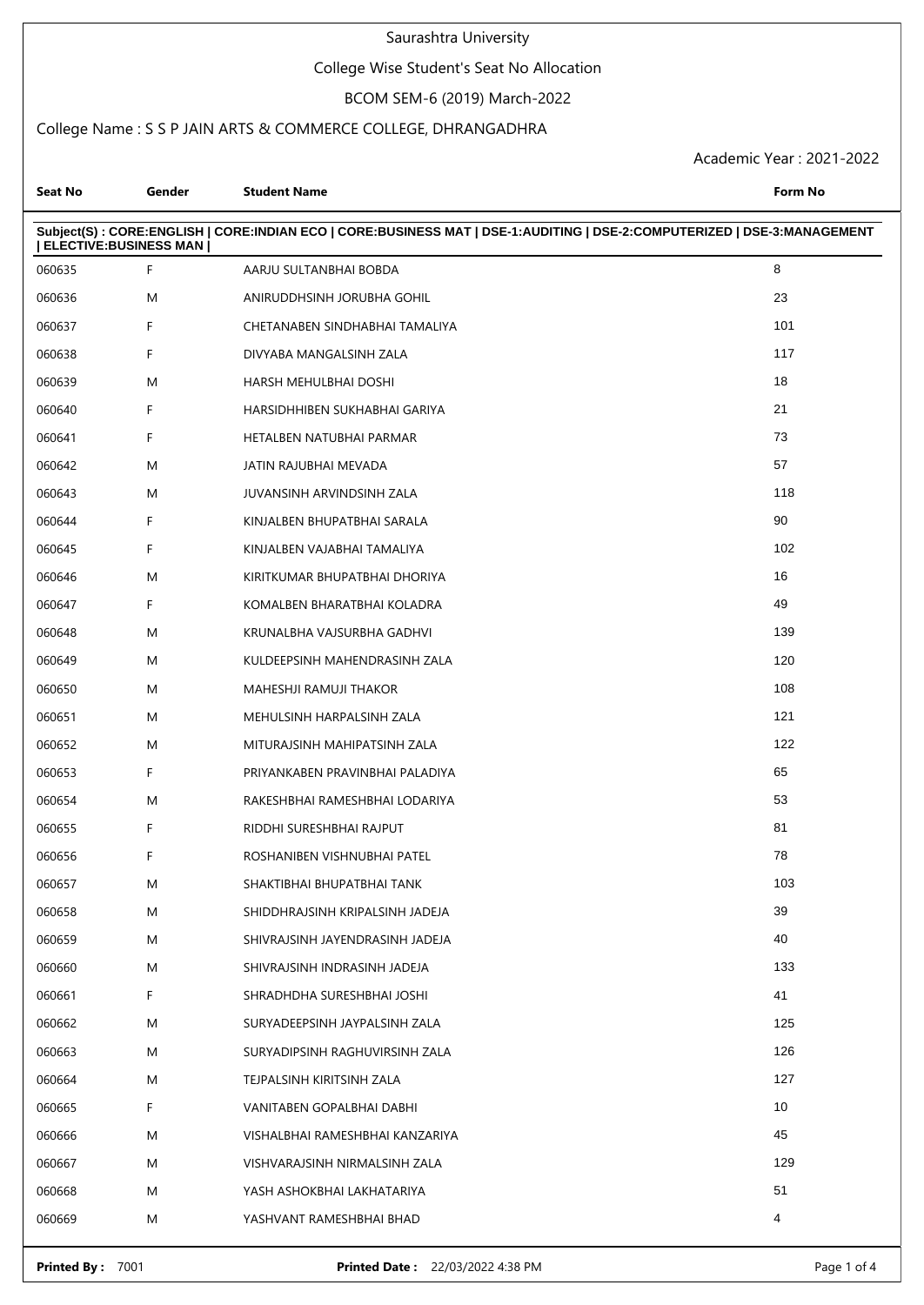## College Wise Student's Seat No Allocation

# BCOM SEM-6 (2019) March-2022

## College Name : S S P JAIN ARTS & COMMERCE COLLEGE, DHRANGADHRA

Academic Year : 2021-2022

| <b>Seat No</b>        | Gender | <b>Student Name</b>                                                                                                     | Form No |
|-----------------------|--------|-------------------------------------------------------------------------------------------------------------------------|---------|
| ELECTIVE:ACCOUNTING-6 |        | Subject(S): CORE:ENGLISH   CORE:INDIAN ECO   CORE:BUSINESS MAT   DSE-1:AUDITING   DSE-2:COMPUTERIZED   DSE-3:MANAGEMENT |         |
| 060670                | F.     | AARTIBEN PRAVINBHAI DHOLAKIYA                                                                                           | 14      |
| 060671                | M      | AJAY MAHESHBHAI KANZARIYA                                                                                               | 42      |
| 060672                | M      | AKASH SHAMJIBHAI MORI                                                                                                   | 58      |
| 060673                | M      | AKSHAYBHAI RAMESHBHAI KAVAIYA                                                                                           | 47      |
| 060674                | M      | AMRUTBHAI KANTILAL KAVAIYA                                                                                              | 48      |
| 060675                | F.     | ARCHANABA ANIRUDHASINH JADEJA                                                                                           | 34      |
| 060676                | M      | ARPIT KISHORBHAI THAKKER                                                                                                | 107     |
| 060677                | F      | ARTIBEN CHHAGANBHAI KANZARIYA                                                                                           | 43      |
| 060678                | F.     | ARUNABEN MAHESHBHAI PARMAR                                                                                              | 138     |
| 060679                | M      | ASHVINBHAI DILIPBHAI DUDHREJIYA                                                                                         | 19      |
| 060680                | M      | ASHWIN HASMUKHBHAI HADIYAL                                                                                              | 24      |
| 060681                | F      | BENABEN CHHELABHAI MUNDHAVA                                                                                             | 64      |
| 060682                | F.     | BHAGYASREEBA DHARMENDRASINH JADEJA                                                                                      | 35      |
| 060683                | F.     | BHAGYSHREEBEN DALPATBHAI PARMAR                                                                                         | 69      |
| 060684                | M      | BHAVESH DHANJIBHAI TARBUNDIYA                                                                                           | 104     |
| 060685                | F      | BHOOMI NANJIBHAI JADAV                                                                                                  | 26      |
| 060686                | F.     | BHOOMIKABA JITENDRASINH ZALA                                                                                            | 113     |
| 060687                | F      | BHUMIBA PRADHYUMANSINH ZALA                                                                                             | 114     |
| 060688                | M      | CHETANBHAI JANAKBHAI DADRECHA                                                                                           | 11      |
| 060689                | F.     | CHHAYABEN DAYARAM TARBUNDIYA                                                                                            | 105     |
| 060690                | F.     | DAYA HARESHBHAI RAMNANI                                                                                                 | 83      |
| 060691                | F      | DEVANSHI HITESHBHAI MALVANIYA                                                                                           | 56      |
| 060692                | M      | DEVJIBHAI KALUBHAI ZINZUVADIYA                                                                                          | 131     |
| 060693                | M      | DEVRAJ PRAHALADBHAI VINDHANI                                                                                            | 110     |
| 060694                | F.     | DHARATIBEN KISHANBHAI SAVADIYA                                                                                          | 92      |
| 060695                | M      | DHARMADIP VIJAYSINH SOLANKI                                                                                             | 95      |
| 060696                | M      | DHARMRAJSINH DASHARTHASINH VAGHELA                                                                                      | 109     |
| 060697                | M      | DHRUV RAJESHKUMAR PARMAR                                                                                                | 136     |
| 060698                | M      | DHRUV MUKESHBHAI SABARA                                                                                                 | 87      |
| 060699                | F.     | DHRUVIBEN DINESHBHAI RAMANUJ                                                                                            | 82      |
| 060700                | F.     | DIMPALBA RAJENDRASINH ZALA                                                                                              | 115     |
| 060701                | M      | DIPAKKUMAR MANAJIBHAI DHORIYA                                                                                           | 15      |
| 060702                | F      | DIPIKABEN PARSOTAMBHAI MORI                                                                                             | 59      |
| 060703                | F.     | DIVYABA HARPALSINH ZALA                                                                                                 | 116     |
| 060704                | F.     | DIXEETA DINESHBHAI PARMAR                                                                                               | 70      |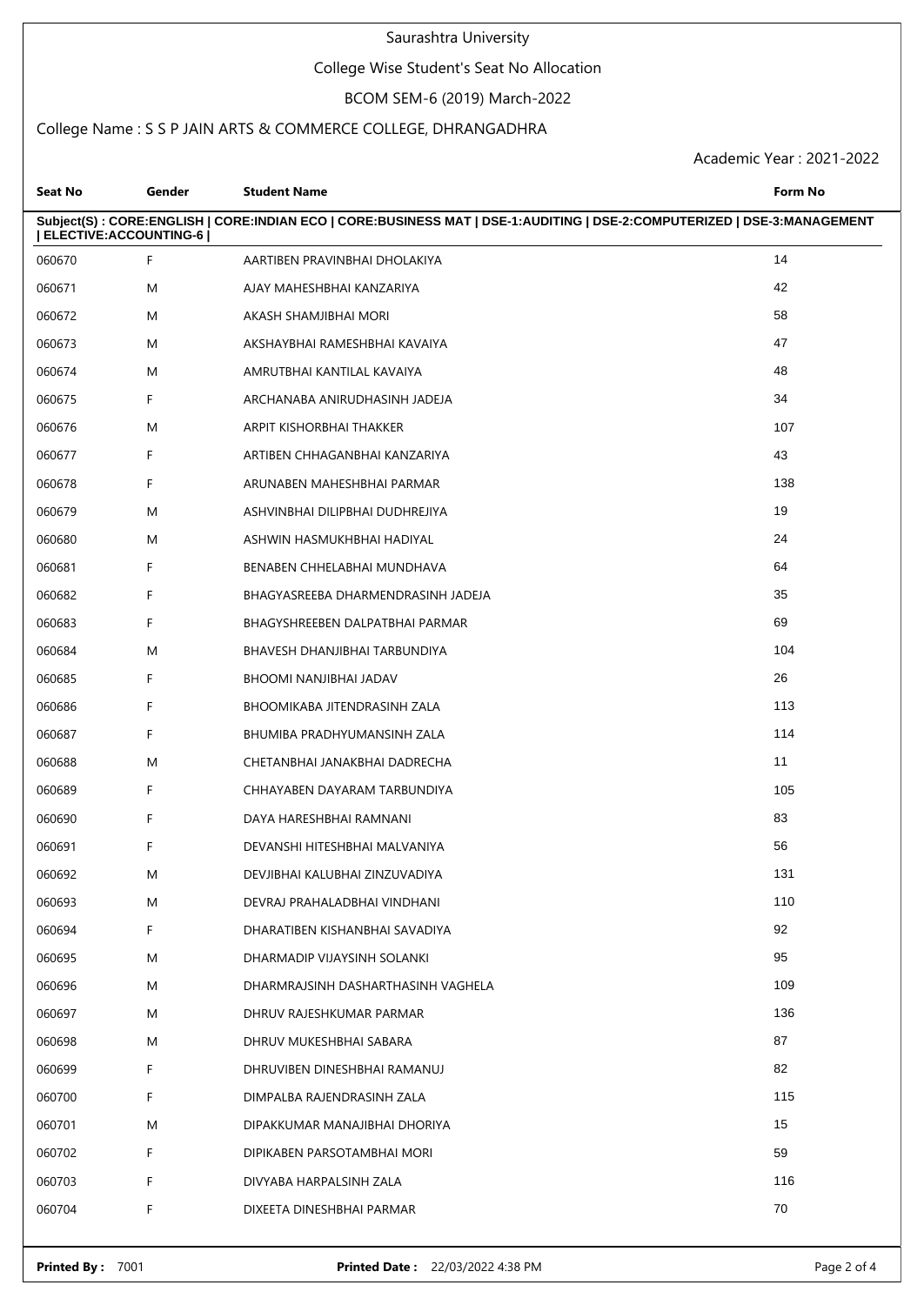## College Wise Student's Seat No Allocation

# BCOM SEM-6 (2019) March-2022

## College Name : S S P JAIN ARTS & COMMERCE COLLEGE, DHRANGADHRA

Academic Year : 2021-2022

| Seat No | Gender | <b>Student Name</b>             | Form No      |
|---------|--------|---------------------------------|--------------|
| 060705  | F.     | GAYATRI RAJESHBHAI PARMAR       | 71           |
| 060706  | M      | HAKABHAI DASHARATHBHAI ADAGAMA  | $\mathbf{1}$ |
| 060707  | M      | HARDIKBHA KANTIBHA GADHAVI      | 20           |
| 060708  | M      | HARSHIL RAVINDRAKUMAR PARMAR    | 72           |
| 060709  | M      | HIMANSHU MULJIBHAI PRAJAPATI    | 79           |
| 060710  | M      | HIRENBHAI NARENDRABHAI JADAV    | 27           |
| 060711  | M      | HITESHBHAI RAJESHBHAI SORATHIYA | 98           |
| 060712  | M      | JAYASUKHBHAI INDULAL SADHU      | 88           |
| 060713  | M      | JAYDEVBHAI PARESHKUMAR RUDATALA | 86           |
| 060714  | M      | JERAMBHAI HAMIRBHAI LODARIYA    | 52           |
| 060715  | F      | JYOTI KALPESHBHAI PAREKH        | 68           |
| 060716  | F      | KAILASHBEN GORDHANBHAI MORI     | 60           |
| 060717  | F      | KALPANA MANSHUKHBHAI PARMAR     | 74           |
| 060718  | M      | KAUSHAL NARAYANBHAI DALASANIYA  | 12           |
| 060719  | M      | KHODABHAI RASIKBHAI PALANI      | 66           |
| 060720  | F      | KHUSHI VIJAYKUMAR DHAMECHA      | 13           |
| 060721  | F      | KIRAN SURESHBHAI JADAV          | 28           |
| 060722  | F      | KIRANBA DILIPSINH ZALA          | 119          |
| 060723  | F      | KIRANBEN VIRENDRABHAI KUSHAVAH  | 50           |
| 060724  | F      | KOMAL DILIPBHAI RATHOD          | 84           |
| 060725  | F      | LAXMIBEN NATHABHAI SINDHAV      | 94           |
| 060726  | M      | MAHESH VASHARAMBHAI CHAVDA      | 9            |
| 060727  | M      | MAHESH MATHURBHAI LAKUM         | 137          |
| 060728  | F      | MAHESHVARIBA KANAKSINH JADEJA   | 36           |
| 060729  | M      | MEET MUKESHBHAI TALSANIYA       | 99           |
| 060730  | F      | MEETALI MUKESHBHAI TALSANIYA    | 100          |
| 060731  | M      | MITUL VINODBHAI JADAV           | 29           |
| 060732  | F      | MUSKAN ABDULBHAI MAKRANI        | 55           |
| 060733  | F      | NAMIRA AKBARBHAI BELIM          | 3            |
| 060734  | F      | NAYNABA RAJENDRASINH PARMAR     | 75           |
| 060735  | F      | NEHABA SHAKTISINH ZALA          | 123          |
| 060736  | M      | NIKUNJ MANOJBHAI BHATT          | 5            |
| 060737  | M      | NILESHKUMAR JAYANTIBHAI SONAGRA | 96           |
| 060738  | F      | POOJABA RAJENDRASINH JADEJA     | 37           |
| 060739  | F      | POOJABEN PRAHLADBHAI SAVADIYA   | 93           |
| 060740  | M      | PRAKASH SURESHBHAI SAGATHIYA    | 89           |
| 060741  | M      | PRAVINBHAI KHODABHAI HALANI     | 25           |

**Printed By :** 7001 **Printed Date :** 22/03/2022 4:38 PM **Page 3 of 4** Page 3 of 4